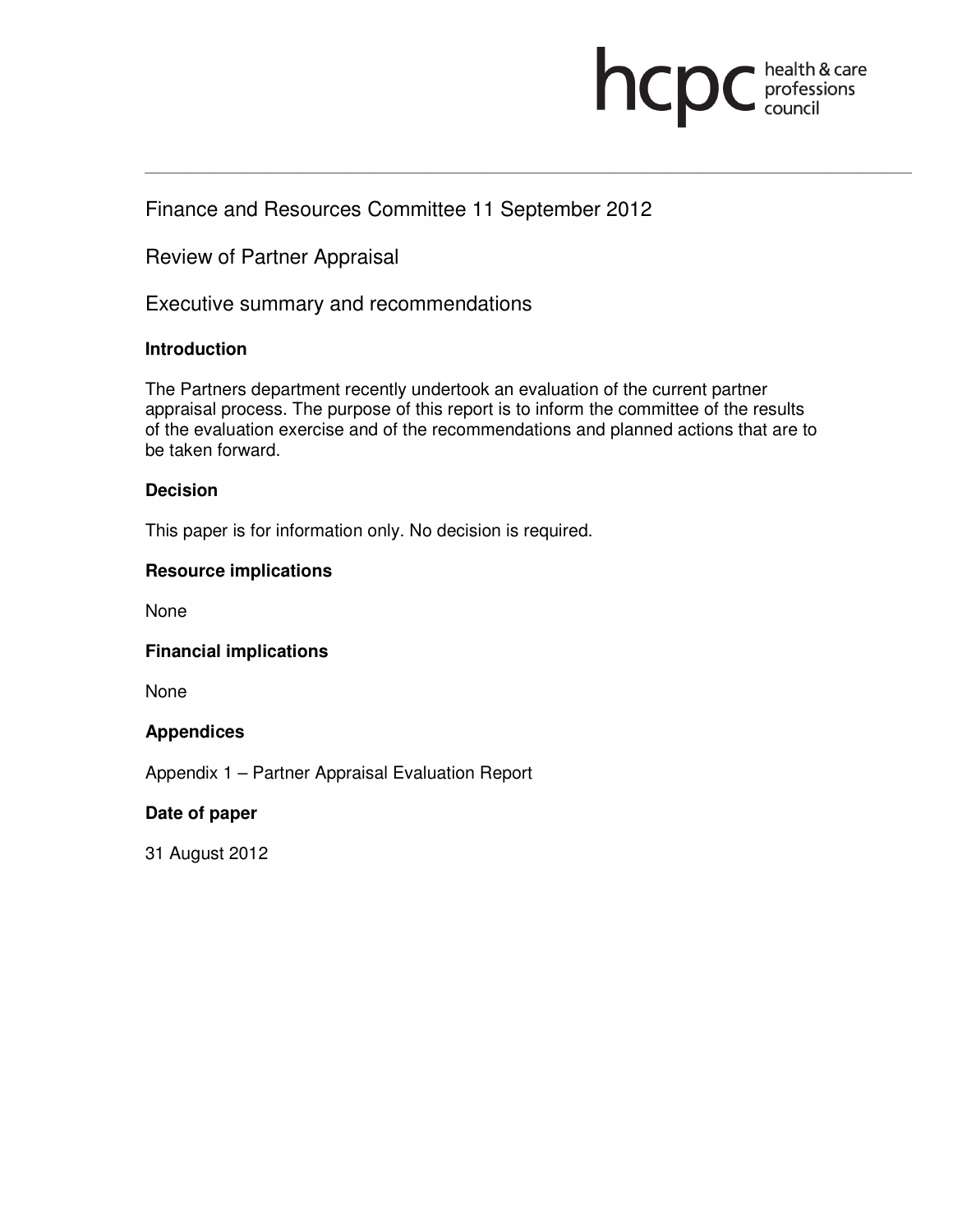# **Partner Appraisal Evaluation Report**

#### **A. Introduction**

The peer/self-appraisal process is currently conducted for Panel Members, Panel Chairs, Visitors and Registration Assessors.

Partners are scheduled for appraisal at random depending on eligibility and the work they are booked to complete. We aim to appraise Partners every two years and to meet monthly targets for Panel Members (8) and Registration Assessors (10) set by the committee. .

Frequent, informal criticisms of the appraisal process from partners combined with the fact that the current system has been in place since 2007 prompted the need to carry out this evaluation and review.

# **B. Review methodology**

Feedback and information was gathered from four different sources as follows;

#### 1. PARTNERS

All Partners who have been appraised since 1 April 2010 were invited to complete an evaluation survey for all roles that they have been appraised in. The decision was taken to keep the survey generic to reflect the fact that the principles of the appraisal process are the same across all roles. There were 17 questions in the questionnaire, and results are set out in section C of this report.

#### 2. REGULATORS

Research was undertaken with other regulators to ascertain their current arrangements for appraisal and to explore the benefits and limitations of other methods.

#### 3. INTERNAL

Feedback was also gathered internally from Partner user departments who were given the opportunity to feedback on future options. Initial meetings were held with department managers to discuss the results of the feedback from the partner survey, recommendations distributed for comments and final meetings held to discuss the recommendations in more detail.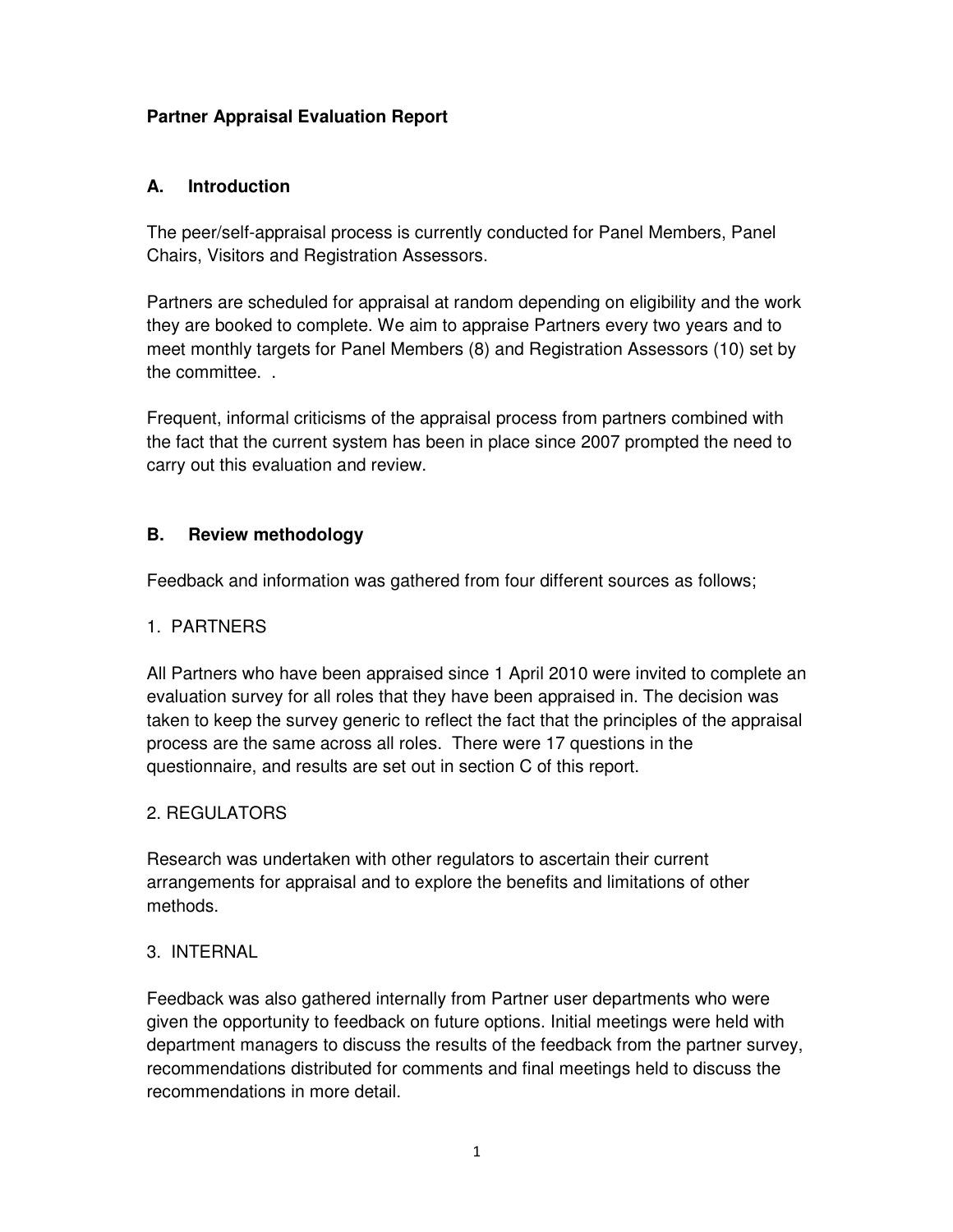# 4. PANEL CHAIRS

A group discussion took place with Panel Chairs at the refresher training day. Panel Chairs take part in appraisal more than any other type of Partner as they regularly contribute to the appraisal of panel members.

# **C. Analysis of Partner Survey Results**

333 Partners were invited to complete the survey which comprised of an on-line questionnaire. 203 responses were received. The majority of respondents (73%) have been Partners for 3 years or more. The majority of respondents were Registration Assessors (40%) closely followed by Panel Members (32.5%) then Visitors (19.5%). 8% of respondents were Panel Chairs and this is representative of the number of Partners who have been engaged in each role from April 2010 – present.

70.5% of respondents had been in the role for which they were completing the survey for 3 or more years.

# **Results were analysed firstly for all survey participants, and where ten split by Partners role.**

#### **Results for all participants**

Question 1: How long have you been a HCPC Partner?

| Less than 6 months | 0%  |
|--------------------|-----|
| 6 months $-1$ year | 4%  |
| $1 - 3$ years      | 23% |
| 3 years+           | 73% |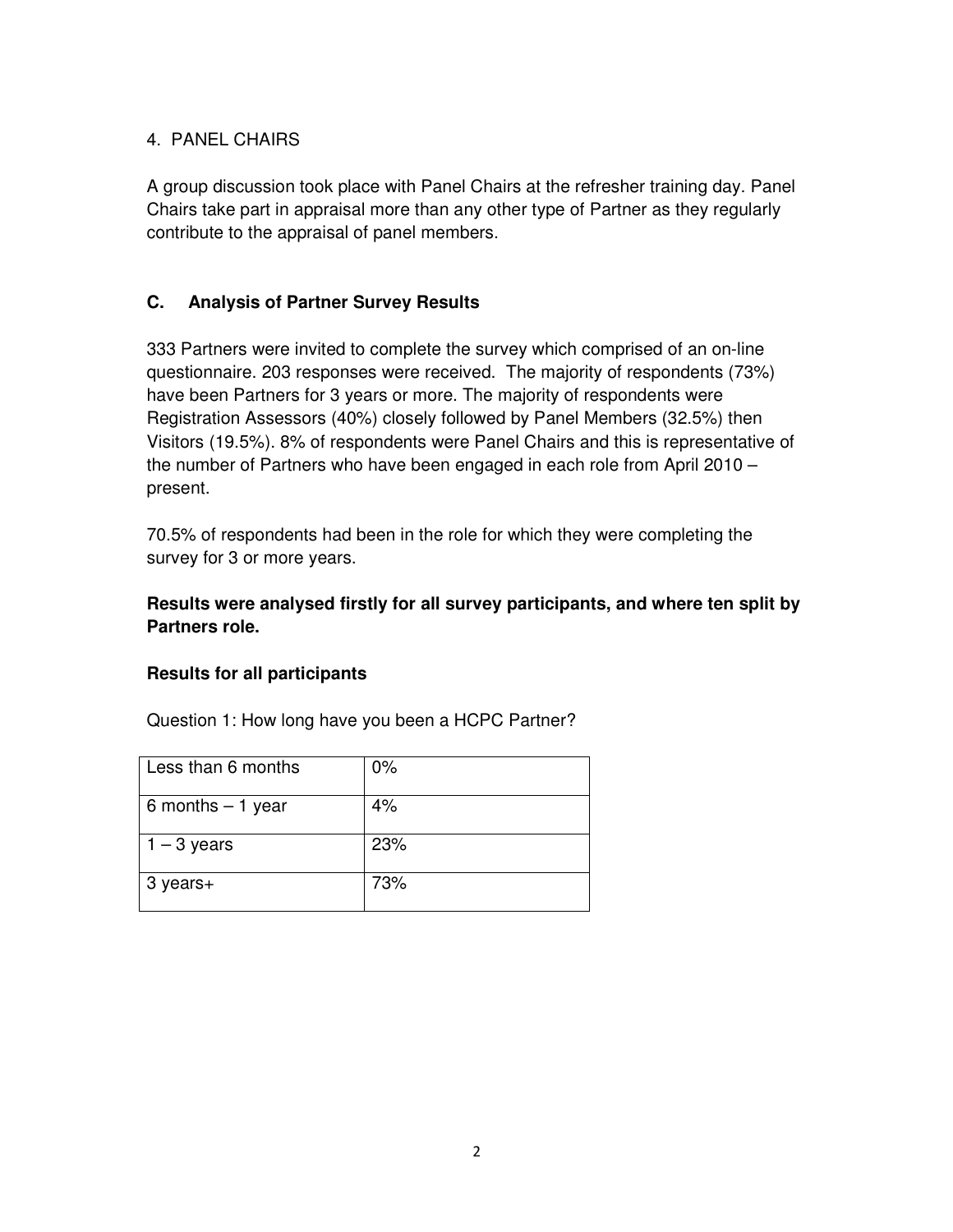

# Question 2: Which partner roles do you/ have you undertaken for HCPC?

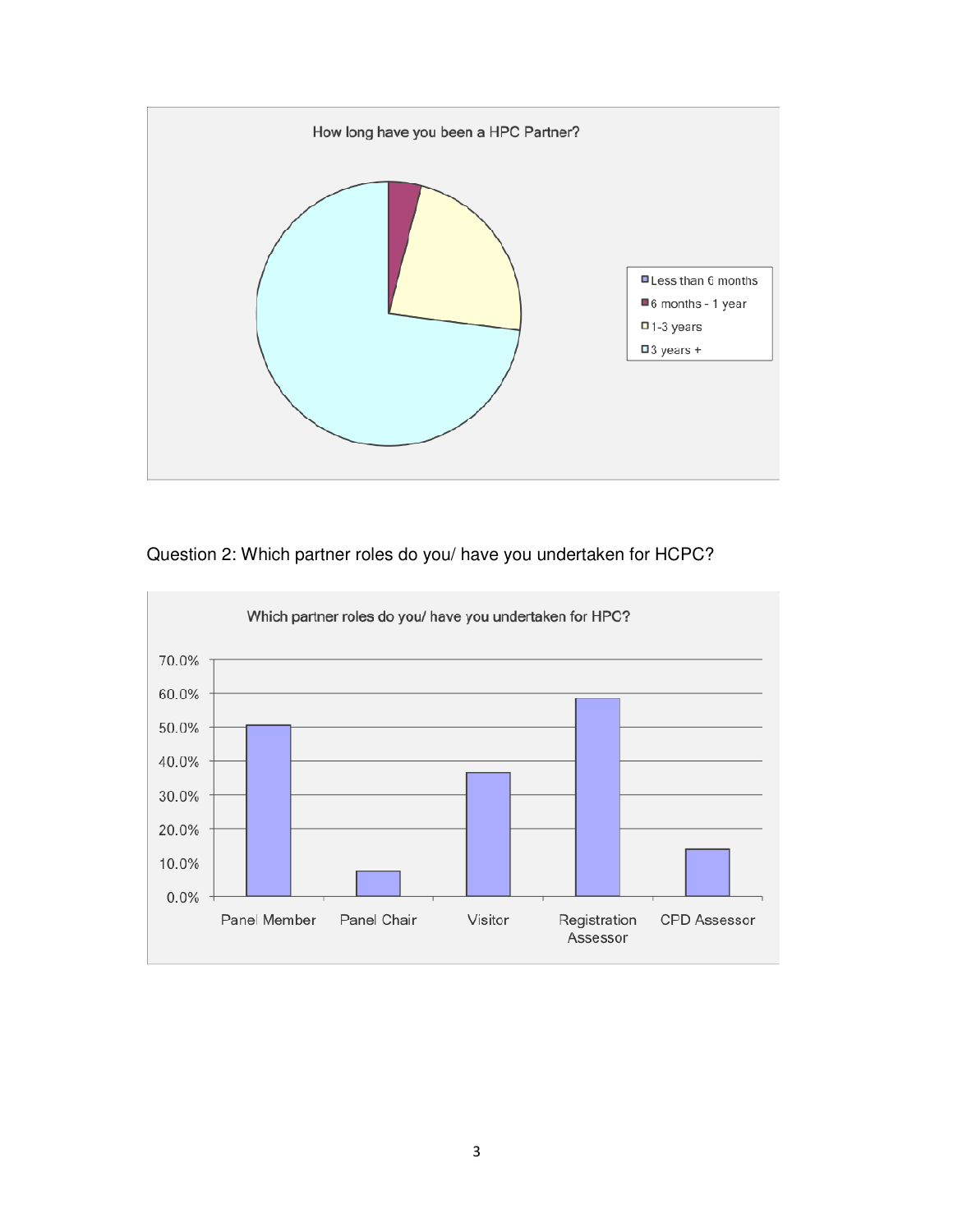Question 3: For which role are you completing this evaluation?

| Panel Member                 | 32.5% |
|------------------------------|-------|
| <b>Panel Chair</b>           | 8%    |
| Visitor                      | 19.5% |
| <b>Registration Assessor</b> | 40%   |

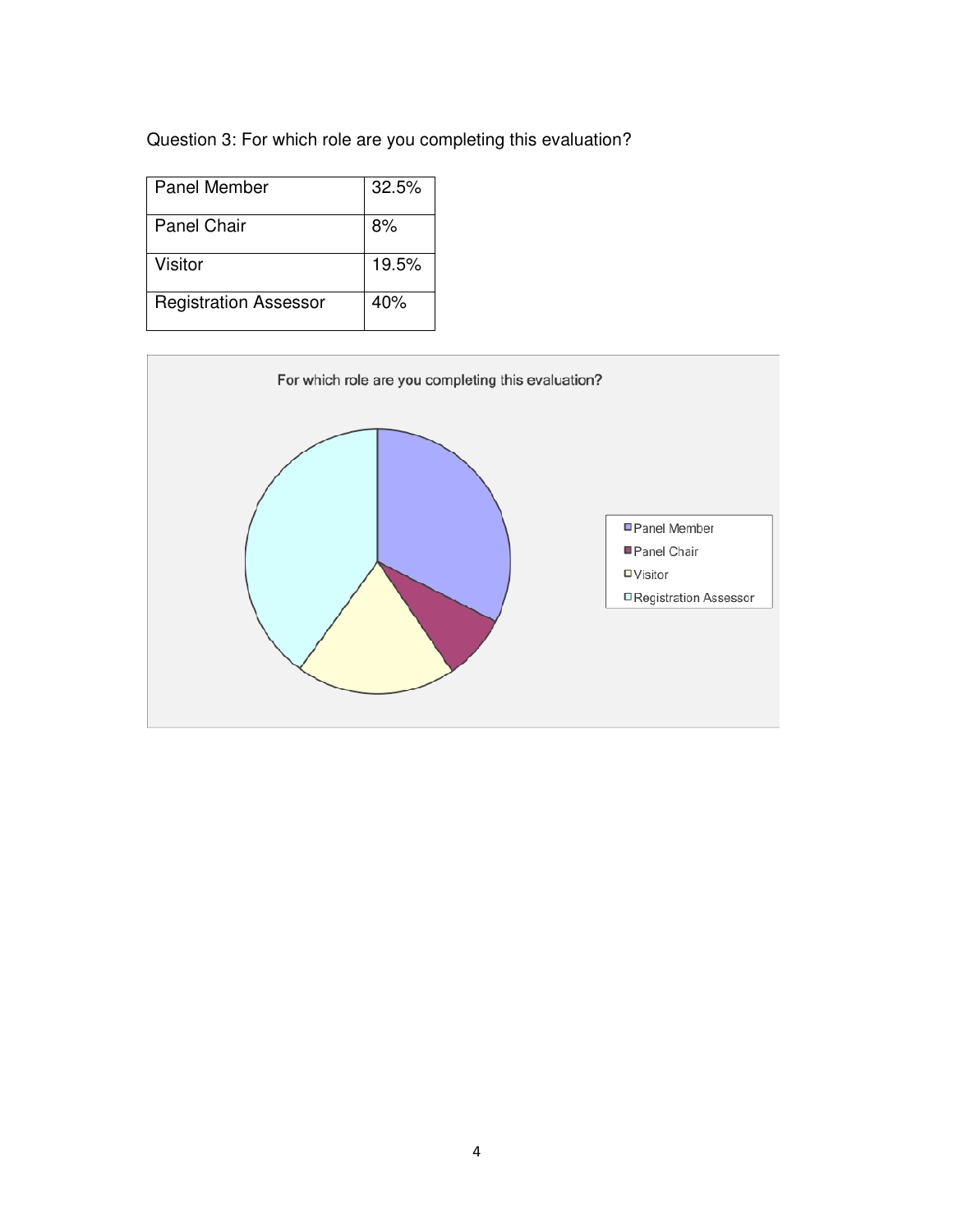# **Question 4: How long have you been in this role?**

| Less than 6 months | 1.5%  |
|--------------------|-------|
| 6 months $-1$ year | 4%    |
| $1 - 3$ years      | 24%   |
| 3 years+           | 70.5% |

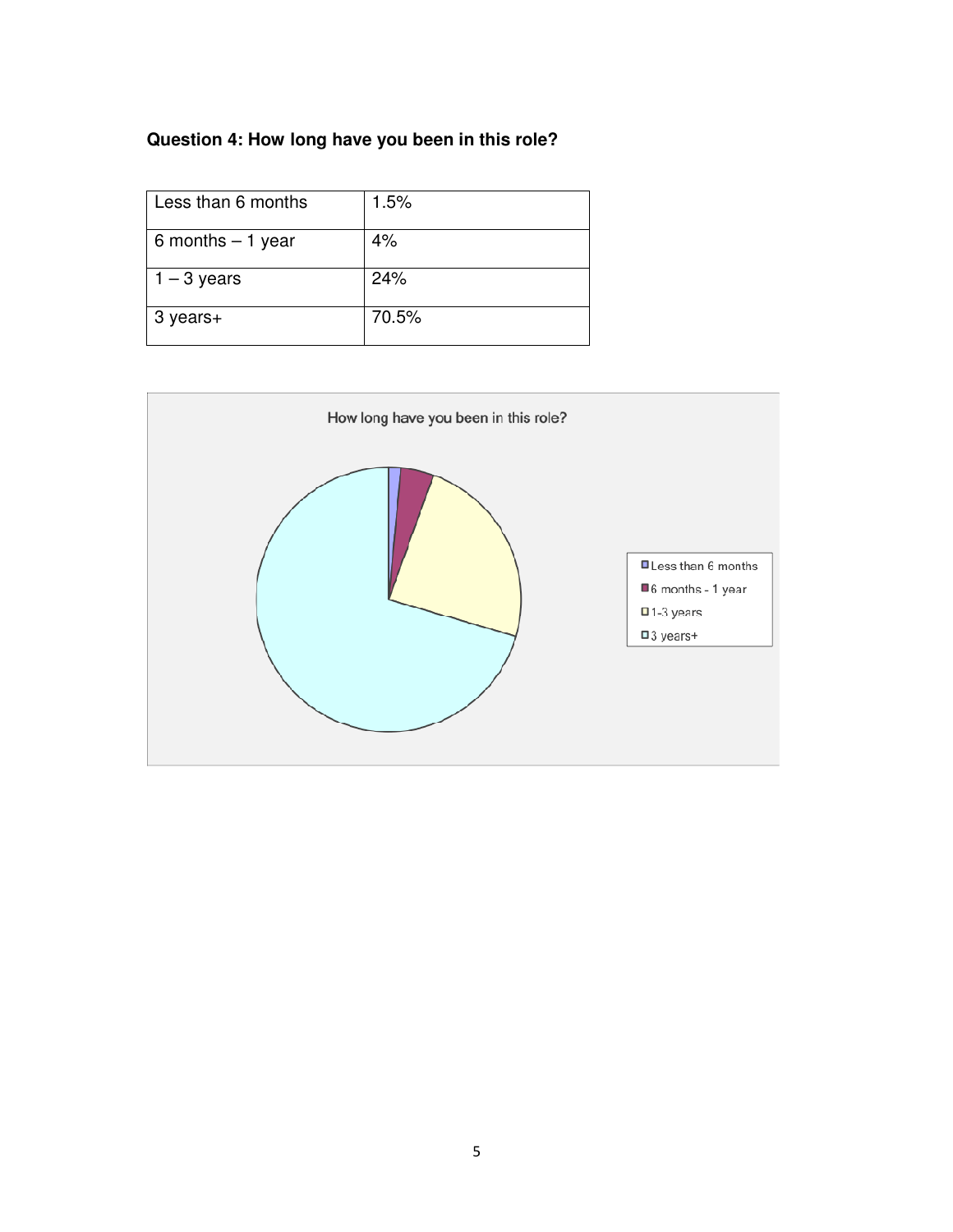# **Question 5: How often do you undertake work in this role?**

| Weekly                | 4%    |
|-----------------------|-------|
| Monthly               | 33%   |
| Few times a year      | 48%   |
| 1-2 times a year      | 10.5% |
| Less than once a year | 4.5%  |

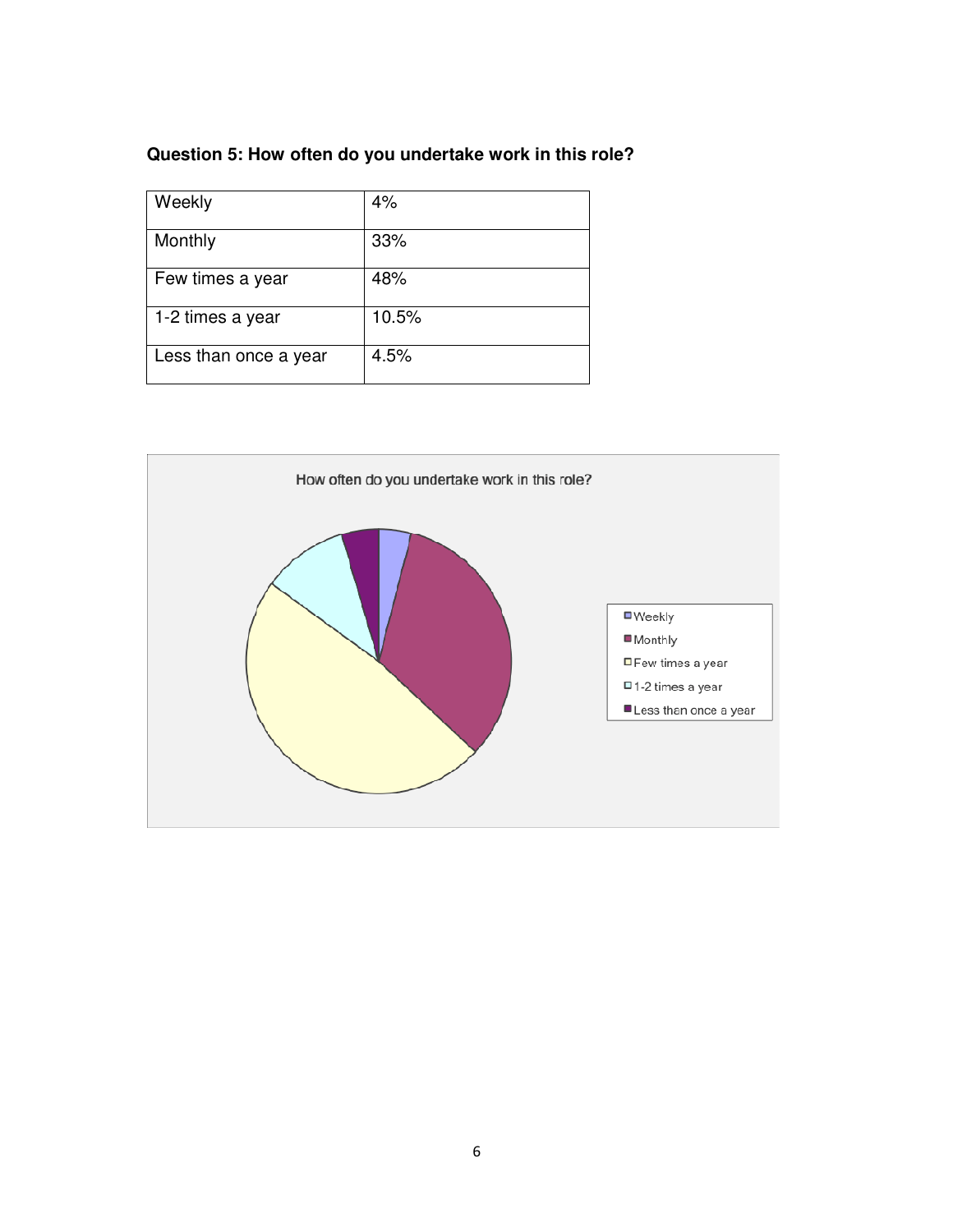# **Question 6: When appraising your peer were you able to provide feedback on all questions asked?**

| Yes                             | 69.2% |
|---------------------------------|-------|
| No                              | 10.3% |
| I have not appraised my<br>peer | 20.5% |

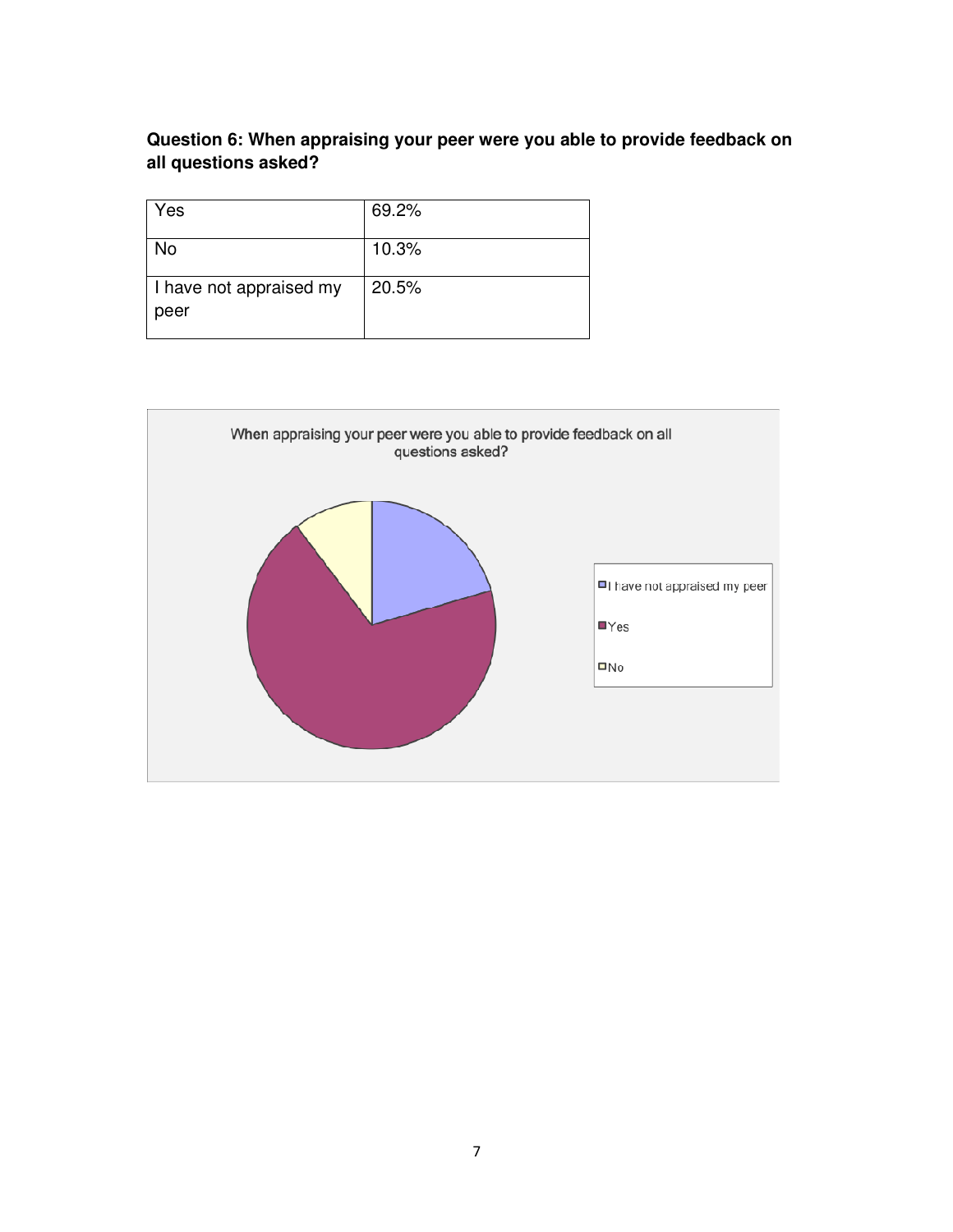# **Question 7: Areas that could not be assessed and why?**

| <b>Fitness to Practise</b>                                | Education                                                | Registrations                                                                                     | Non department<br>specific                                   |
|-----------------------------------------------------------|----------------------------------------------------------|---------------------------------------------------------------------------------------------------|--------------------------------------------------------------|
| Criteria not<br>covered in hearing<br>(5)                 | Criteria not<br>relevant to Annual<br>Monitoring Day (4) | Criteria not arose in<br>assessment eg.<br>Test of<br>competence,<br>period of<br>adaptation. (3) | Completed only<br>Self-appraisal (1)                         |
| All criteria difficult<br>to assess in 1<br>hearing $(1)$ |                                                          | Questions<br>inappropriate for<br>email assessment<br>(1)                                         | Could not assess<br>areas of conflict as<br>didn't arise (2) |
| Criteria not<br>relevant to Lay<br>Panel Member (1)       |                                                          |                                                                                                   |                                                              |

Responses under following categories split by department: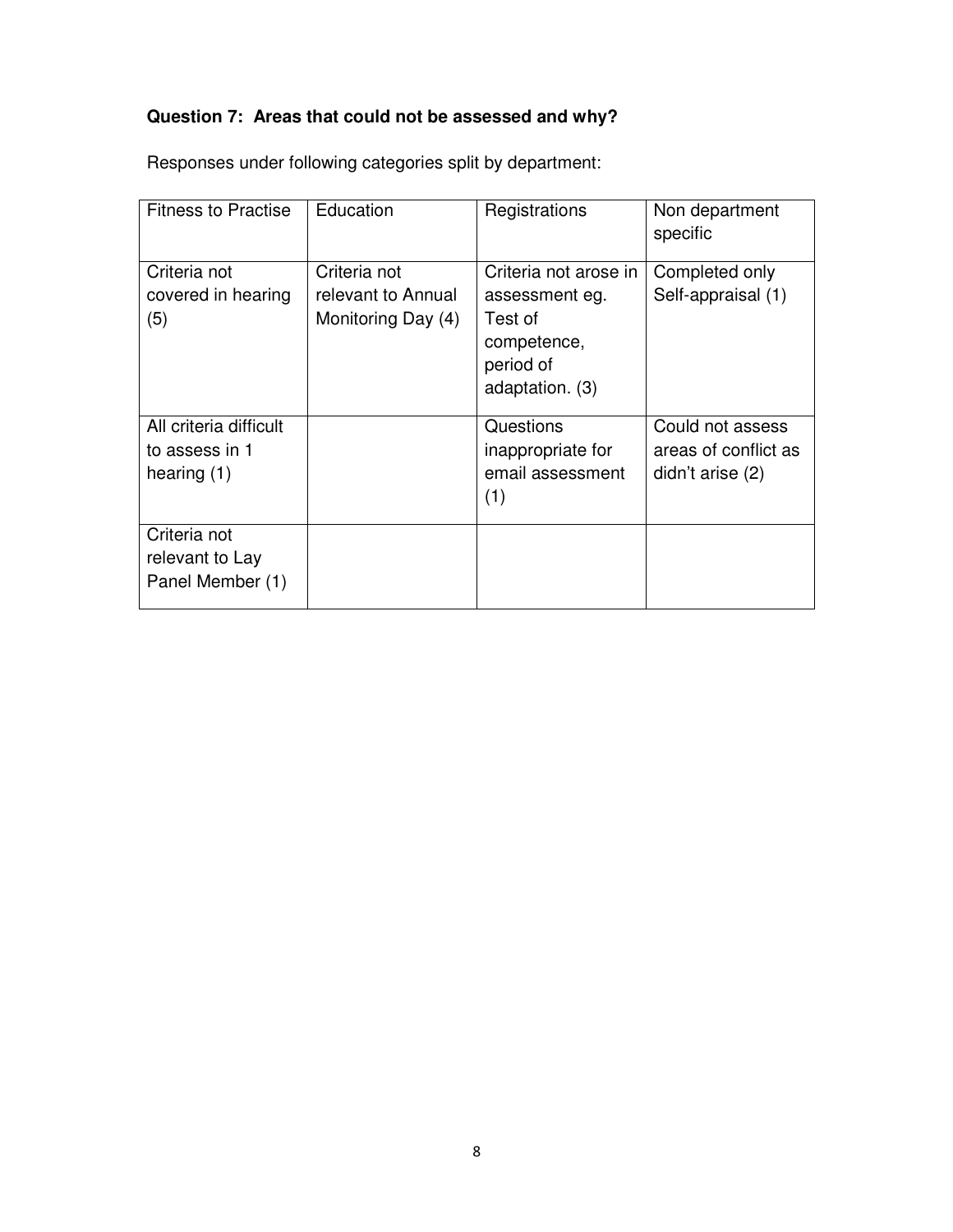# **Question 8: As a development tool, how useful did you find the 'self' appraisal element?**

| Very useful     | 8.6%  |
|-----------------|-------|
| <b>Useful</b>   | 56.8% |
| Not very useful | 28.6% |
| No use at all   | 5.9%  |



# **Question 9: As a development tool, how helpful did you find the 'peer' appraisal tool?**

| Very useful     | 9.2%  |
|-----------------|-------|
| Useful          | 57.3% |
| Not very useful | 23.8% |
| No use at all   | 9.7%  |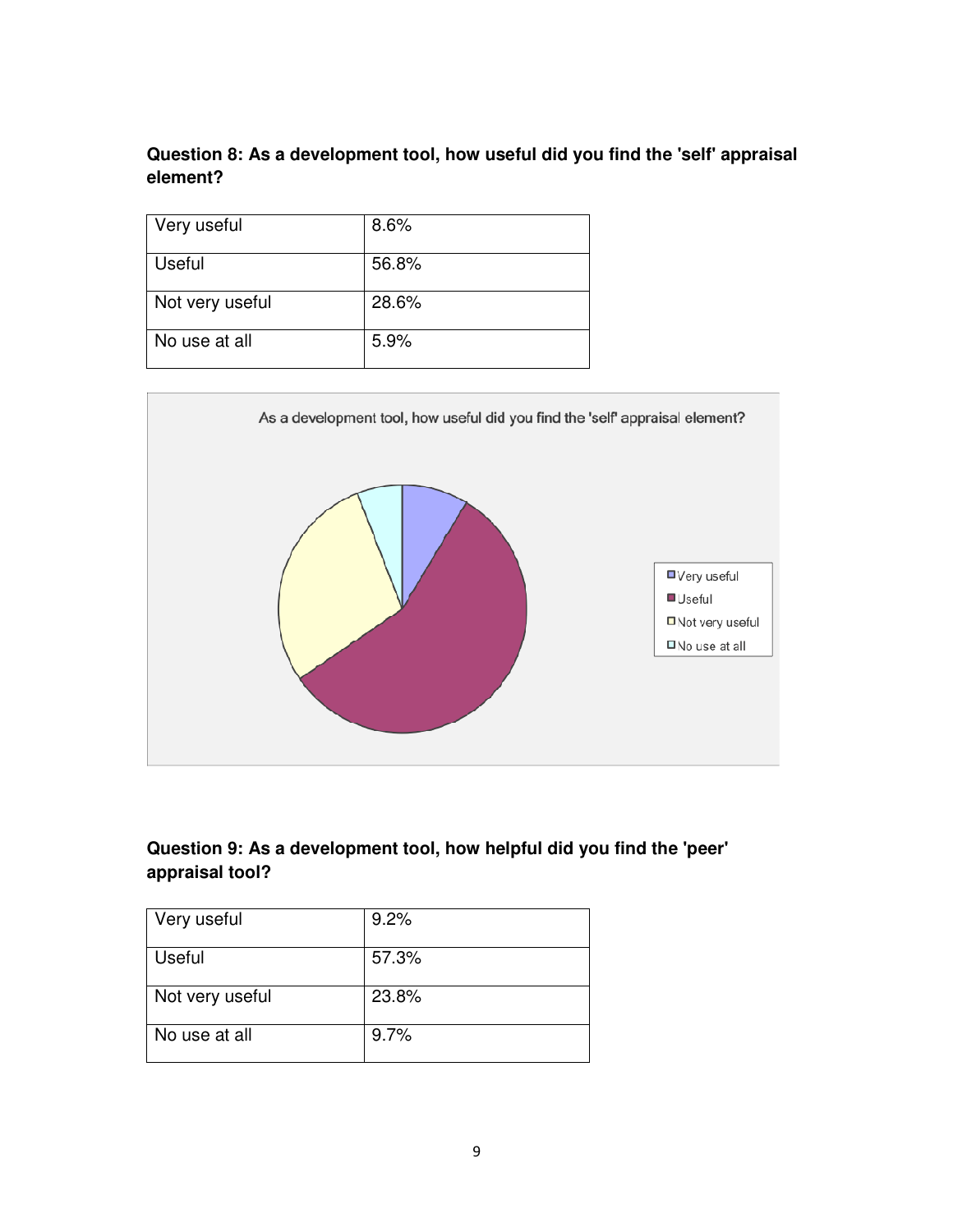| Excessive    | 32.4% |
|--------------|-------|
|              |       |
| Sufficient   | 66.5% |
|              |       |
|              |       |
|              |       |
| Insufficient | 1.1%  |
|              |       |
|              |       |

# **Question 10: How did you find the length of the appraisal document?**

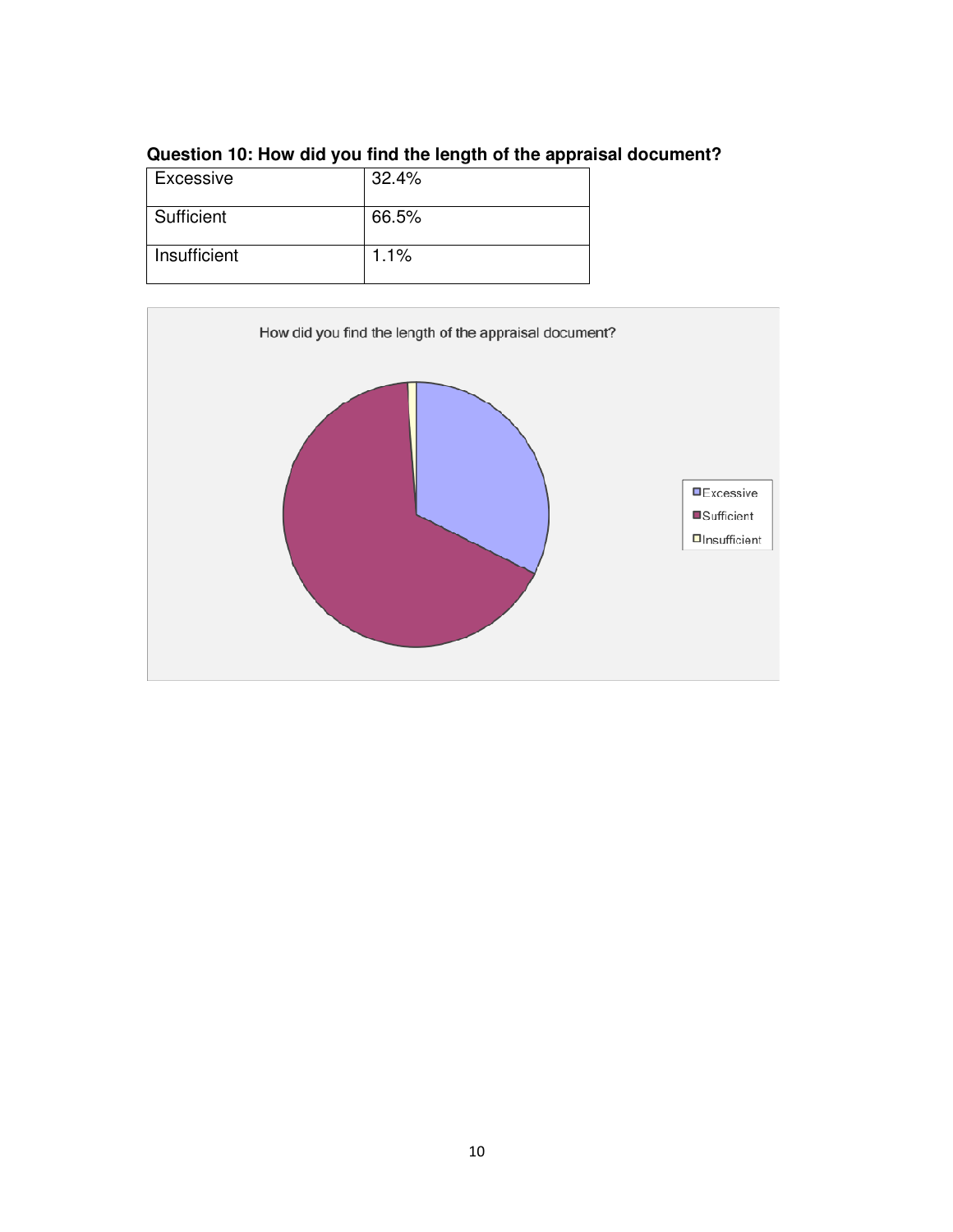| <b>Answer</b><br><b>Options</b> | <b>Excellent</b> | $%$ of<br>respondents | Good | $%$ of<br>respondents | <b>Satisfactory</b> | $%$ of<br>respondents | <b>Unsatisfactory</b> | $%$ of<br>respondents |
|---------------------------------|------------------|-----------------------|------|-----------------------|---------------------|-----------------------|-----------------------|-----------------------|
| Assessment<br>Criteria          | 14               | 9%                    | 77   | 48%                   | 61                  | 38%                   | 10                    | 6%                    |
| Peer<br>Appraisal<br>tool       | 13               | 9%                    | 49   | 34%                   | 60                  | 42%                   | 22                    | 15%                   |
| Self<br>Appraisal<br>tool       | 15               | 10%                   | 59   | 38%                   | 63                  | 40%                   | 19                    | 12%                   |
| Quality of<br>Feedback          | 16               | 10%                   | 62   | 38%                   | 60                  | 36%                   | 27                    | 16%                   |

**Question 11: Please rank each component of the appraisal process.**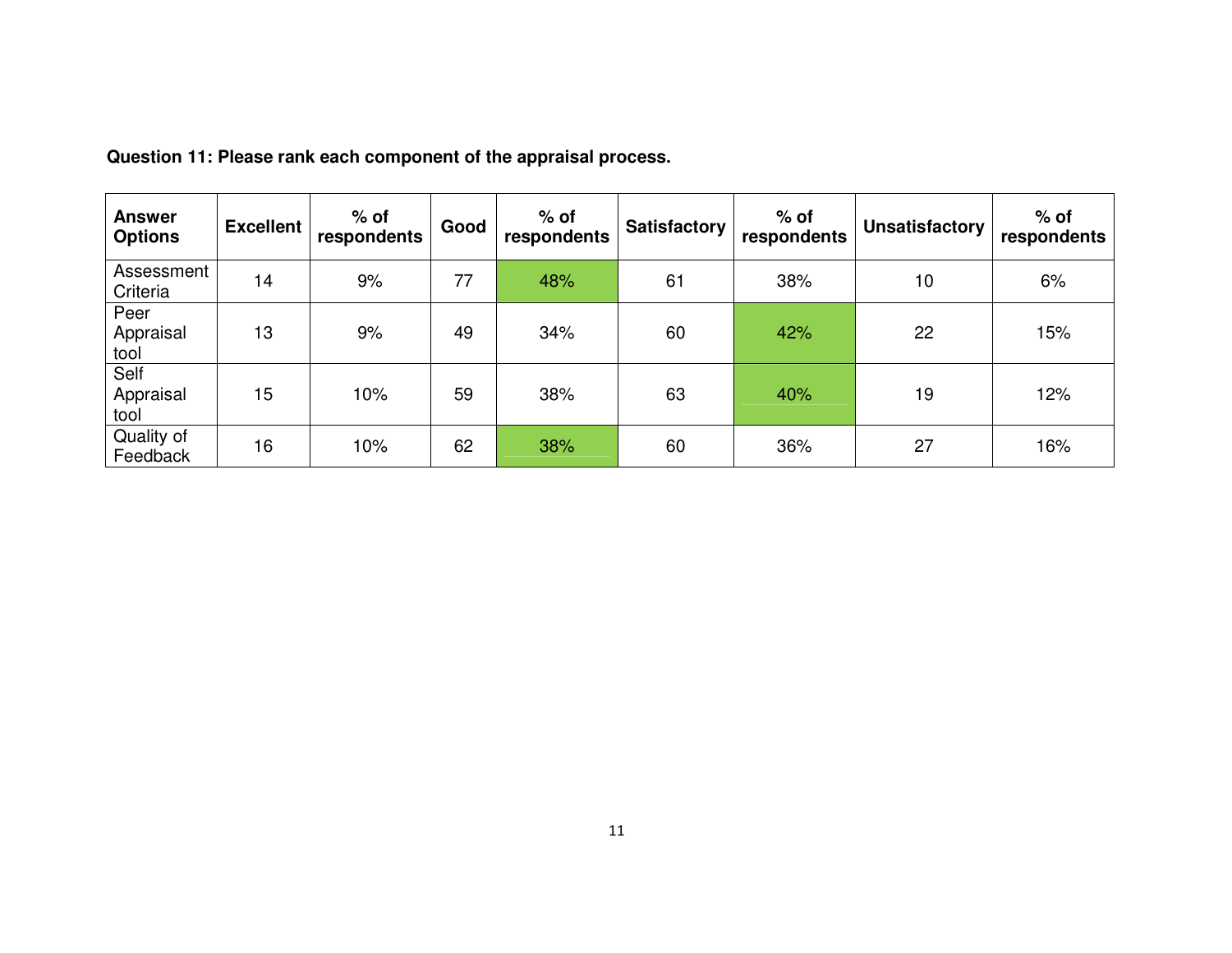# **Question 12: Did you require assistance from the Partners Team to complete the appraisal forms?**

| Yes | 3.8%  |
|-----|-------|
| No  | 96.2% |



# **Question 13: If yes, how helpful was the support that you received?**

| <b>Very Helpful</b> | 36.4% |
|---------------------|-------|
| Helpful             | 27.3% |
| Not helpful         | 9.1%  |
| No help at all      | 27.3% |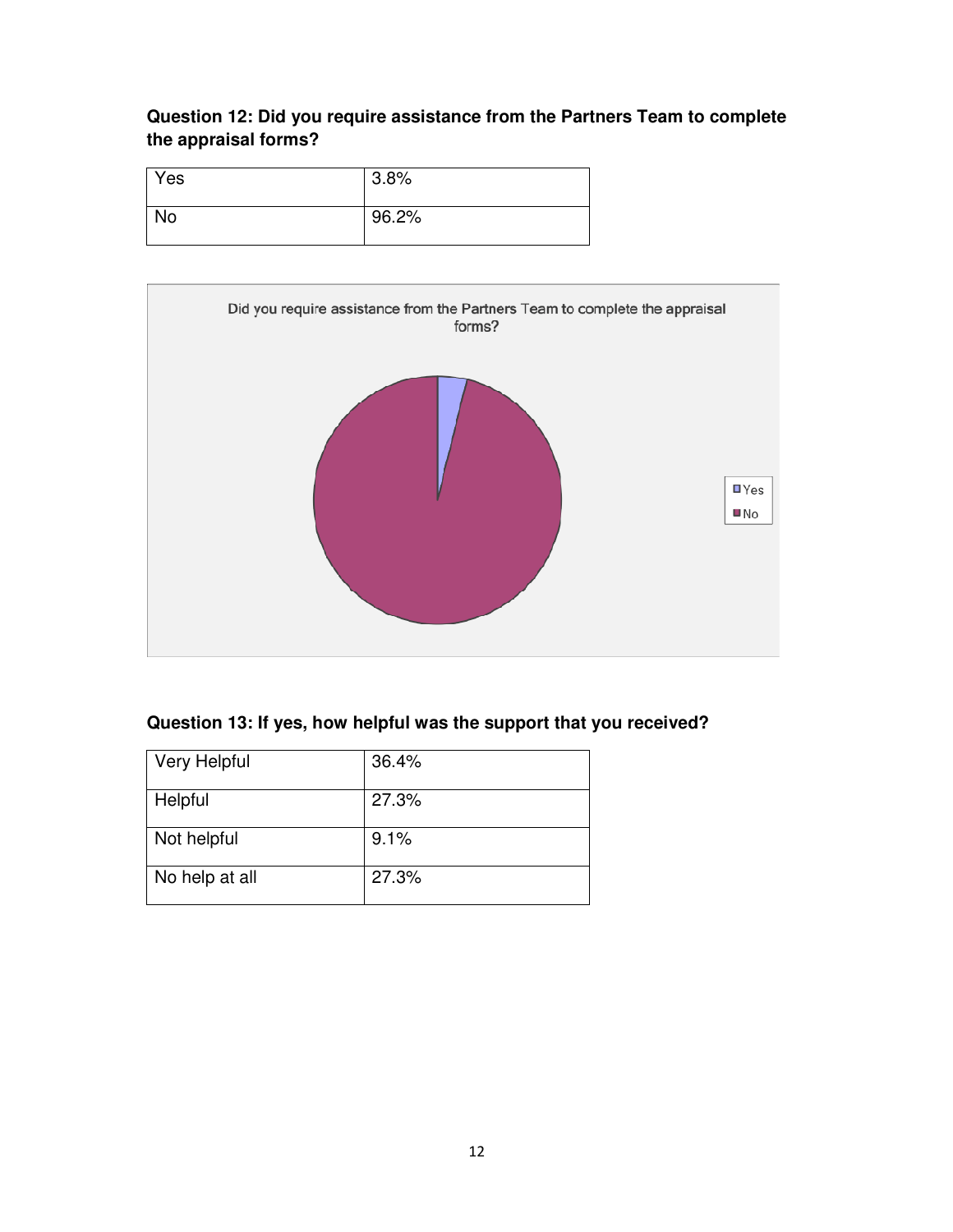# **Question 14: How did you find the process in terms of receipt and completion of the documents?**

| Efficient with clear guidance   | 77.7% |
|---------------------------------|-------|
| Efficient with unclear guidance | 12%   |
| Inefficient with clear guidance | 8.2%  |
| Inefficient with clear guidance | 2.2%  |

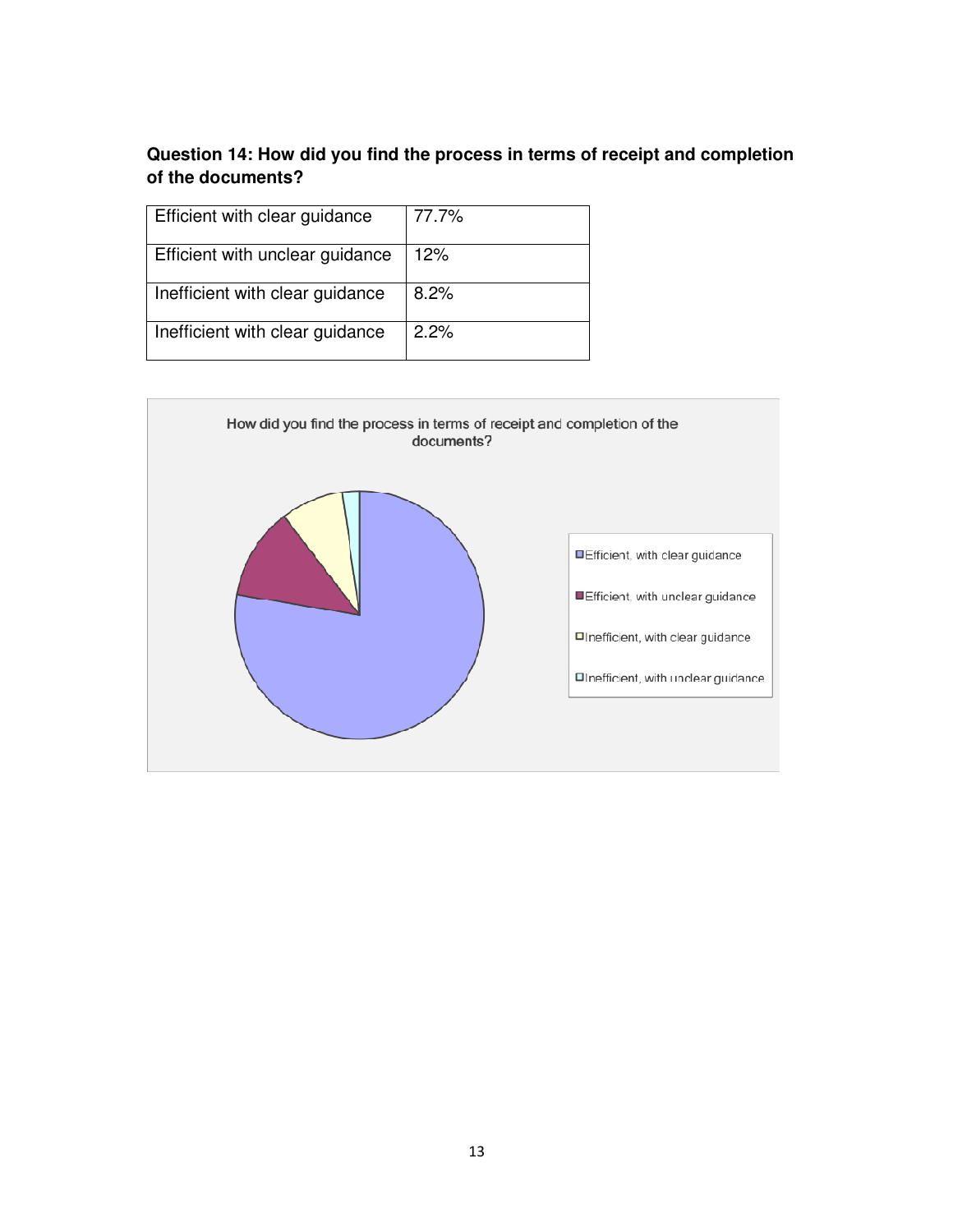| Excellent      | 3.4%  |
|----------------|-------|
| Good           | 44.3% |
| Satisfactory   | 38.6% |
| Unsatisfactory | 13.6% |

# **Question 15: How would you rate the appraisal overall?**

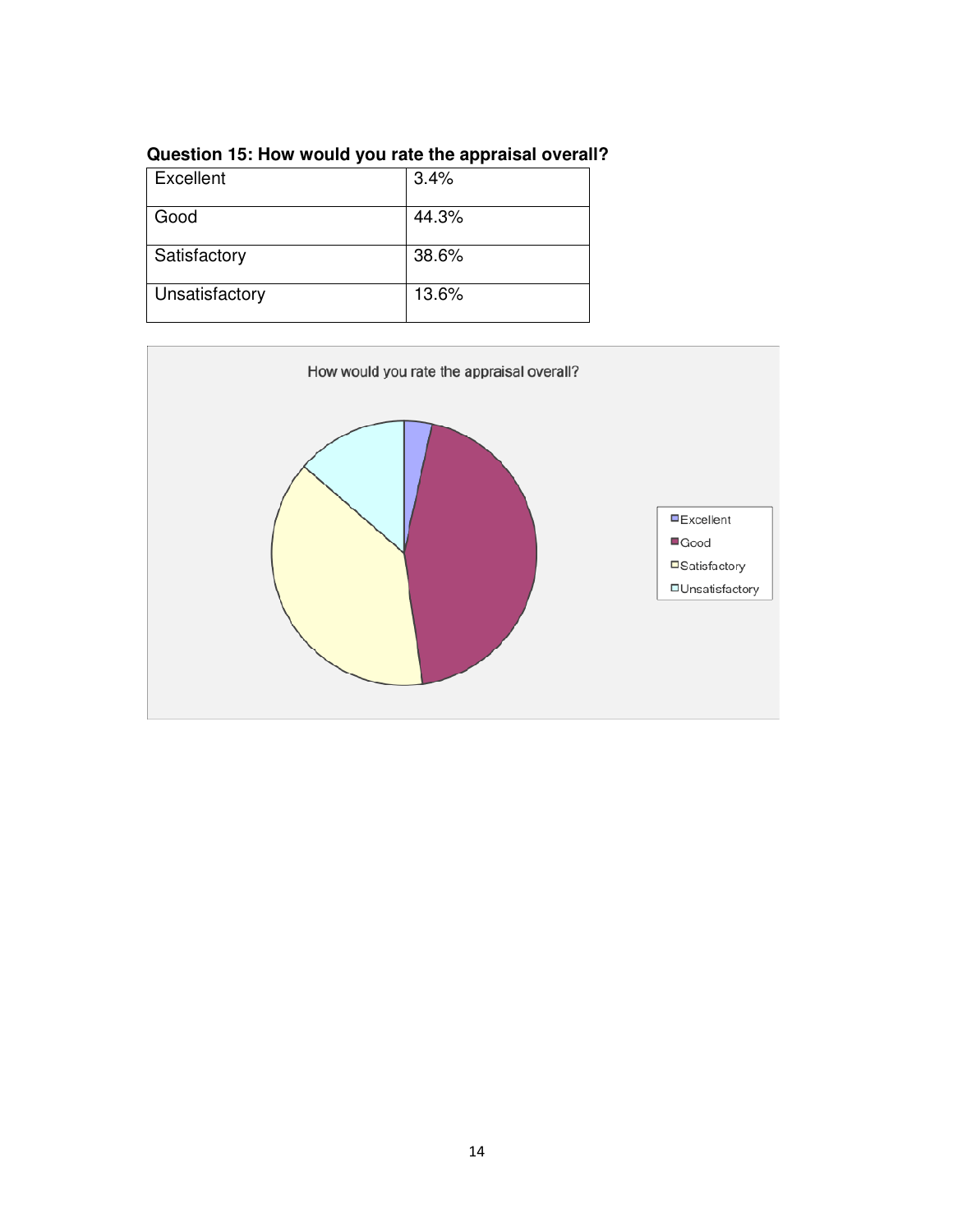# **Question 16: How do you think we can we improve Partner Appraisal for the future?**

176 text responses fell into the following categories:

| Category                      | Responses      | $%$ of      |
|-------------------------------|----------------|-------------|
|                               |                | respondents |
| Admin Issue                   | 22             | 12%         |
| Positive/ No changes required | 25             | 14%         |
| <b>Structure Issue</b>        | 56             | 32%         |
| Settings Issue                | 30             | 17%         |
| Other recommendations         | 26             | 15%         |
| Miscellaneous Negative        | $\overline{2}$ | 1%          |
| N/A, No comment               | 15             | 9%          |

The tables below give details on some of the more frequently occurring comments under each theme.

| <b>Admin Issue</b>     | 22 |      |
|------------------------|----|------|
| Clearer paperwork      | 10 | 5.7% |
| More timely feedback   |    | 3.9% |
| Comprehensive guidance | 5  | 2.8% |

| <b>Structure Issue</b>                             | 56 |       |
|----------------------------------------------------|----|-------|
| Ratings scale not appropriate for all<br>questions | 4  | 2.2%  |
| <b>Reduce Questions</b>                            | 22 | 12.5% |
| Have more specific criteria                        | 5  | 2.8%  |
| Remove repetition                                  | 10 | 5.7%  |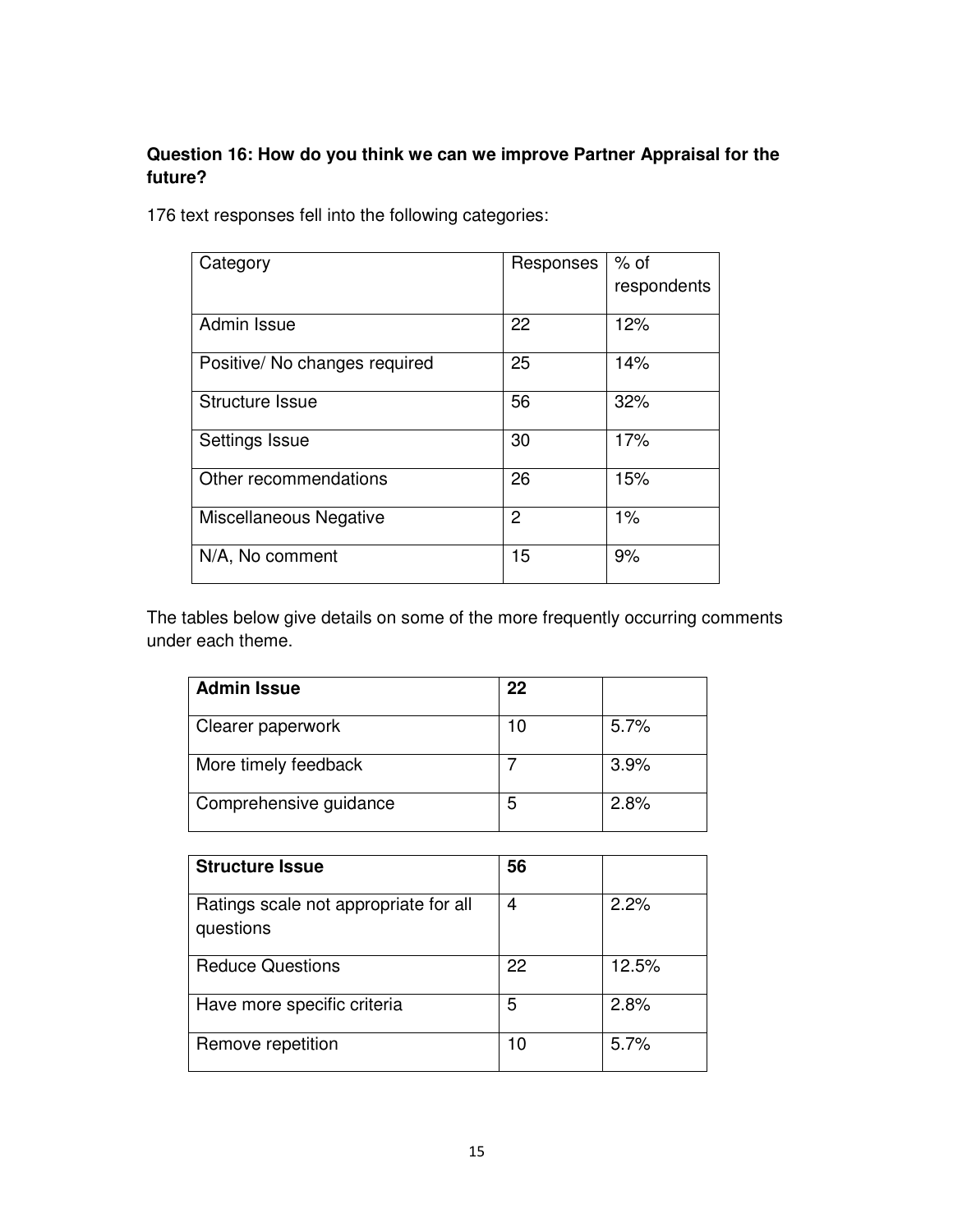| <b>Settings Issue</b>                                                                                                  | 30 |      |
|------------------------------------------------------------------------------------------------------------------------|----|------|
| Feedback from HCPC employees                                                                                           | 9  | 5.1% |
| Difficult to judge performance based<br>on specific piece of work as situations<br>covered in documents may not arise. | 8  | 4.5% |
| Longer 'settling in' period                                                                                            | 2  | 1.1% |
| Difficult to give negative feedback,<br>given the working relationship.                                                | 5  | 2.8% |

| <b>Other Recommendations</b>                                                     | 26 |      |
|----------------------------------------------------------------------------------|----|------|
| More free text areas on elements of<br>good practise or areas for<br>improvement | 2  | 1.1% |
| Feedback from HCPC                                                               | 2  | 1.1% |
| Face to Face discussion/Personal<br>Interview                                    | 9  | 5.1% |
| Provide appraisal training                                                       | 4  | 2.2% |

# **Positive/ No changes required**

25 respondents commented that the current process was sufficient and works well.

# **Question 17: What do you think could be the most effective method to appraise Partners?**

There were 176 text responses to this question

| Category                                     | <b>Responses</b> | $%$ of<br>respondents |
|----------------------------------------------|------------------|-----------------------|
| Current method                               | 59               | 33%                   |
| Current method modified                      | 5                | 3%                    |
| Verbal                                       | 24               | 13%                   |
| Inclusion of feedback from HCPC<br>employees | 17               | 10%                   |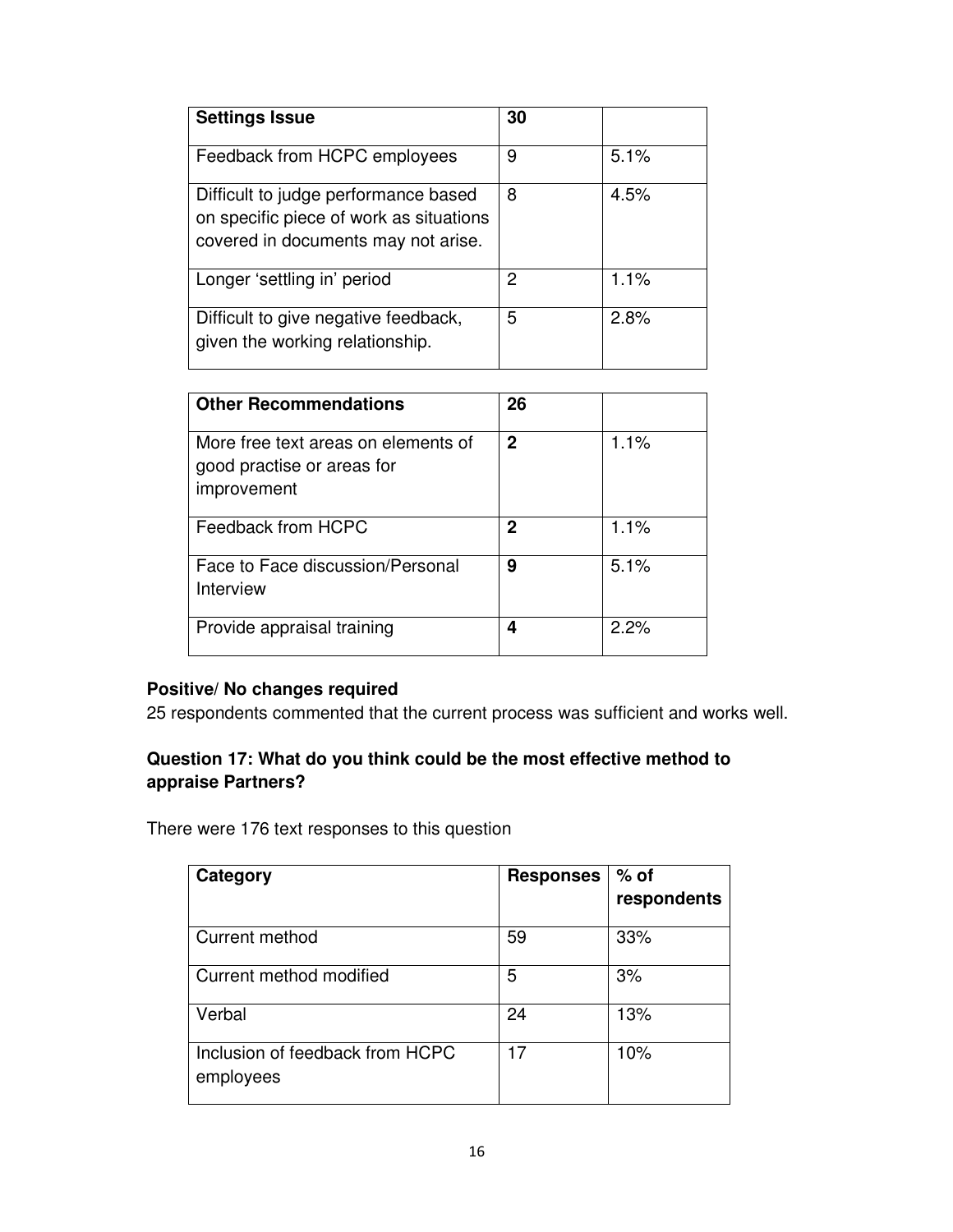| Other methods       | 51 | 29% |
|---------------------|----|-----|
| Peer appraisal only |    | 2%  |
| No suggestion       | 19 | 11% |

| <b>Verbal Methods</b>                  | 24 |      |
|----------------------------------------|----|------|
| 1:1 (peer to peer)/ Personal Interview | 18 | 10%  |
| <b>Group Discussion</b>                |    | 2.2% |

| <b>Other methods</b>                           | 51           |      |
|------------------------------------------------|--------------|------|
| Review performance over more than              | 9            | 5%   |
| 1 event                                        |              |      |
| Post 'event' feedback                          | 3            | 1.7% |
| Current process followed by de-brief           | $\mathbf{2}$ | 1.1% |
| telephone call with Partner Manager            |              |      |
| Specific area to feedback elements of          | 8            | 4.5% |
| good practise or otherwise                     |              |      |
| Informal method to report peer                 | 6            | 3.4% |
| concerns                                       |              |      |
| <b>Online Tool</b>                             | 3            | 1.7% |
| Appraisal to be conducted by a 3 <sup>rd</sup> | 3            | 1.7% |
| party observer.                                |              |      |
|                                                |              |      |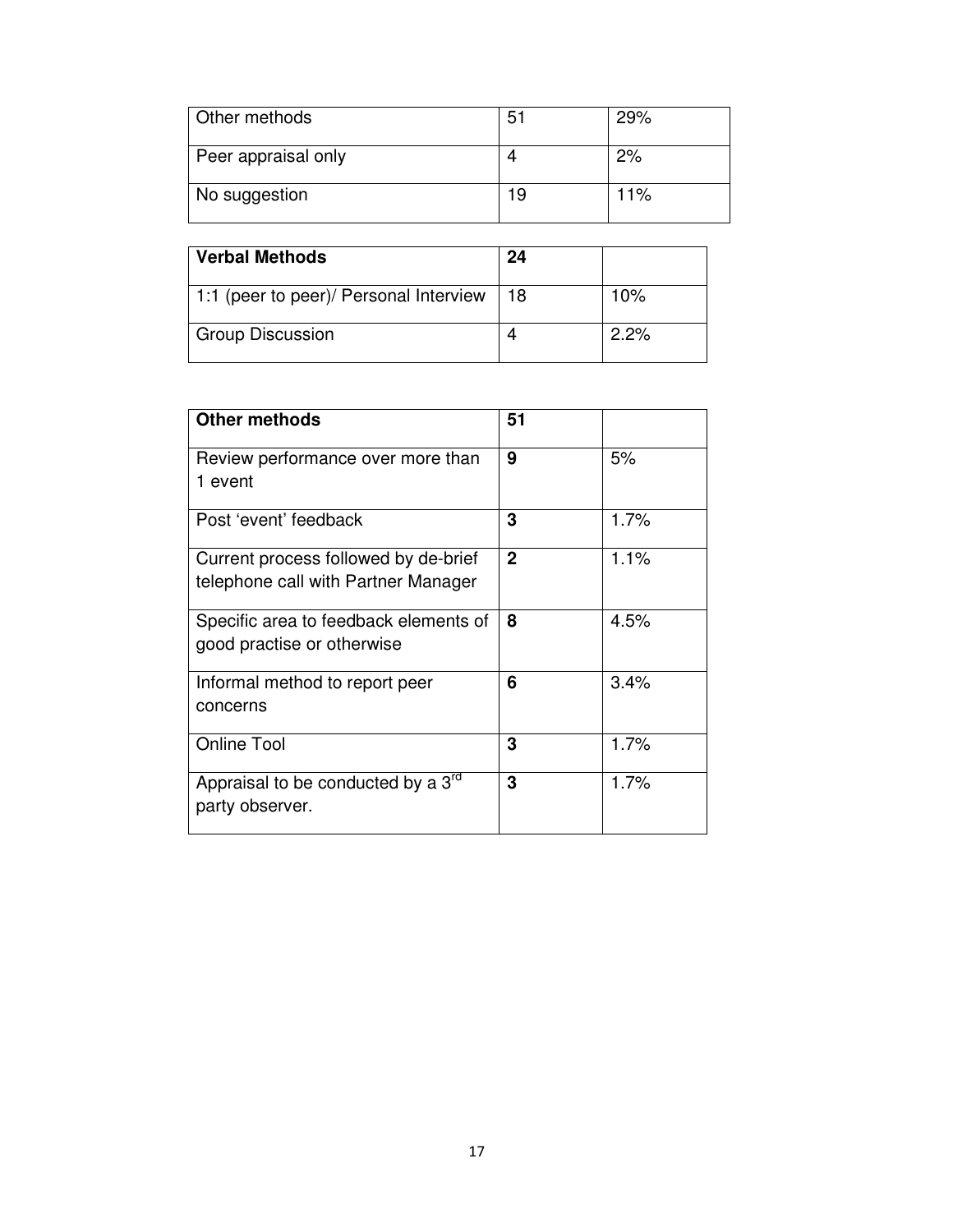## **Question 18: Is there anything you would like to add?**

The main themes in answer to this question were already identified in earlier questions, and included references to feedback from HCPC Employees, the use of metrics, time issues.

#### **Additional themes:**

| Category                                                                                                                         | Number | $%$ of<br>respondents |
|----------------------------------------------------------------------------------------------------------------------------------|--------|-----------------------|
| <b>No</b>                                                                                                                        | 116    | 66%                   |
| Values the appraisal process                                                                                                     | 9      | 5%                    |
| Process has limited feedback or fails to<br>highlight points of good practise or<br>issues                                       | 11     | 6%                    |
| Potential Conflicts of Interest in small<br>professions                                                                          | 3      | 2%                    |
| Combine appraisal & self-assessment<br>renewals                                                                                  | 1      | 1%                    |
| Feedback to Partners on work from<br>HCPC. E.g. Quality of decisions,<br>efficiencies number of appeals,<br>outcomes of appeals. | 3      | 2%                    |

# **Additional feedback**

Throughout the survey there were a small number of general issues raised around the administration process such as non-receipt of feedback, quality of feedback, timeliness of receiving feedback once an appraisal has taken place.

However, this survey was issued to all of those who have been appraised since April 2010 and we have already taken steps to streamline the existing process in the last 12 months. Whilst we will review the admin processes along with the rest of the process, currently we are confident that the steps already taken to improve collection of feedback are sufficient.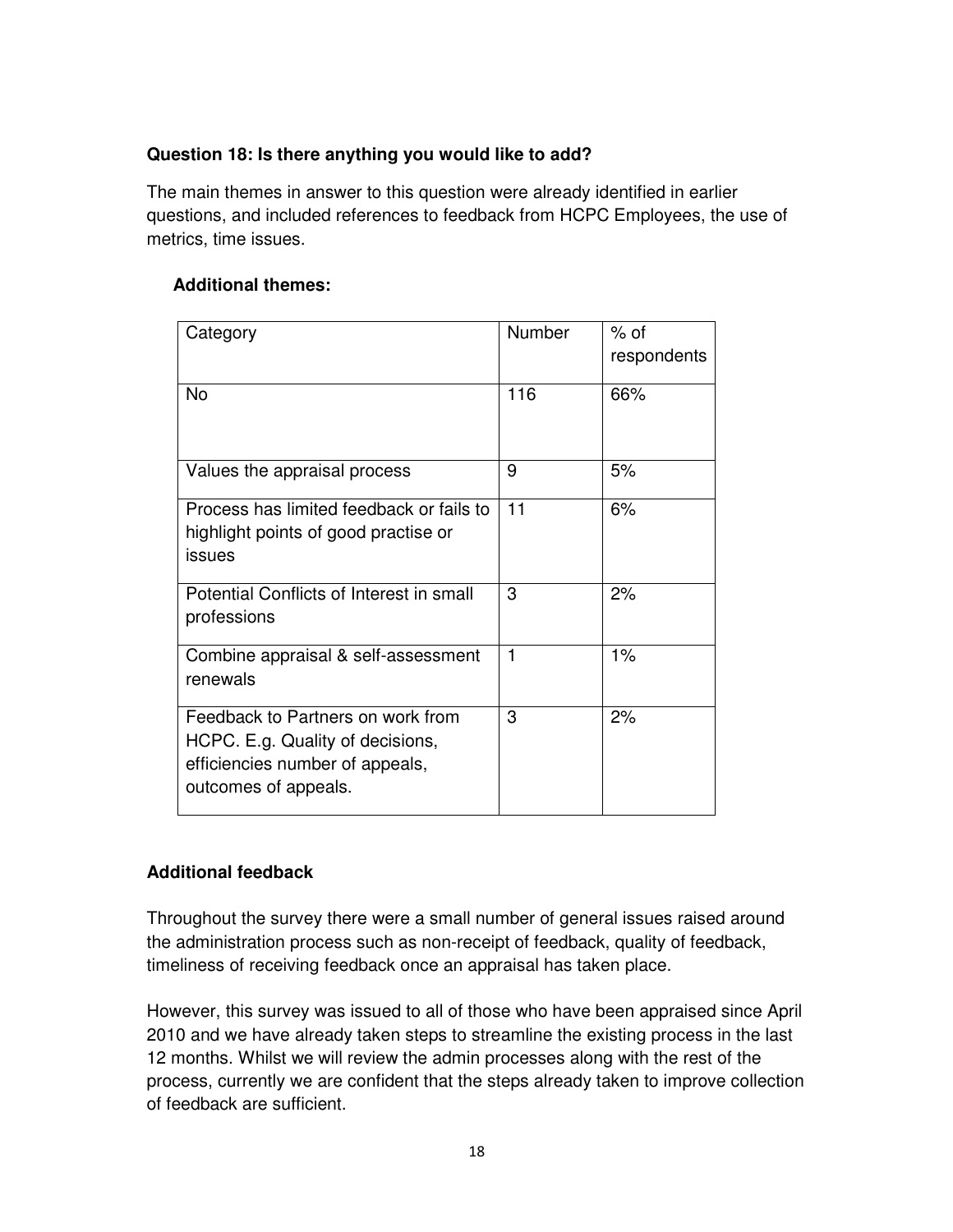Historically, there has been an issue with Partners returning the forms by the deadline. However, a robust chasing system has reduced the impact of this issue.

# **Main survey themes for all participants**

There are some differences between the findings when broken down by Partner role, which are discussed in the next section. However there are key themes that occur across all Partner roles. There is recognition that the current process is fit for purpose, as in question 11 over 80% of Partners rated the overall scheme as good or satisfactory. Some issues need to be addressed, particularly around the structure and length of the appraisal document and the need to streamline the assessment criteria. These issues were the most commonly occurring suggested improvements under question 16 – 'Structure issues'.

The findings also indicate that the specific events at which Partners are appraised need to be reviewed, and that the forms should be developed with a range of Partner activities in mind rather than focusing on one type, for example, final hearings or visits. These issues were identified in questions 16 as 'Settings issues'.

There was some support, although not a majority to include feedback from HCPC employees in the appraisal process (10% of overall respondents) and to incorporate 1:1 feedback or group discussions. (13%).

# **ii. Survey findings split by Partner role**

# **Panel Members/ Chair**

In the main, panel members and panel chairs find both peer and self-appraisal useful as a development tool and the majority rated each aspect of the process either good or satisfactory.

However, there is room for improvement. 71 respondents made suggestions on how the appraisal process could be improved for the future. Suggestions focussed on shortening the appraisal forms (38% Panel Chairs, 12% Panel Members), removing repetition between questions (7%) and making the guidance and assessment criteria more specific (15%). Comments were also made around the suitability of some types of hearings for conducting appraisals.

Some Partners (10%) felt that certain types of hearing were too limited in scope to be appropriate for appraisals as the full set of skills required of a panel member or chair could not be appraised. Originally appraisals were only conducted in final hearings but this was broadened recently to include other types of hearings to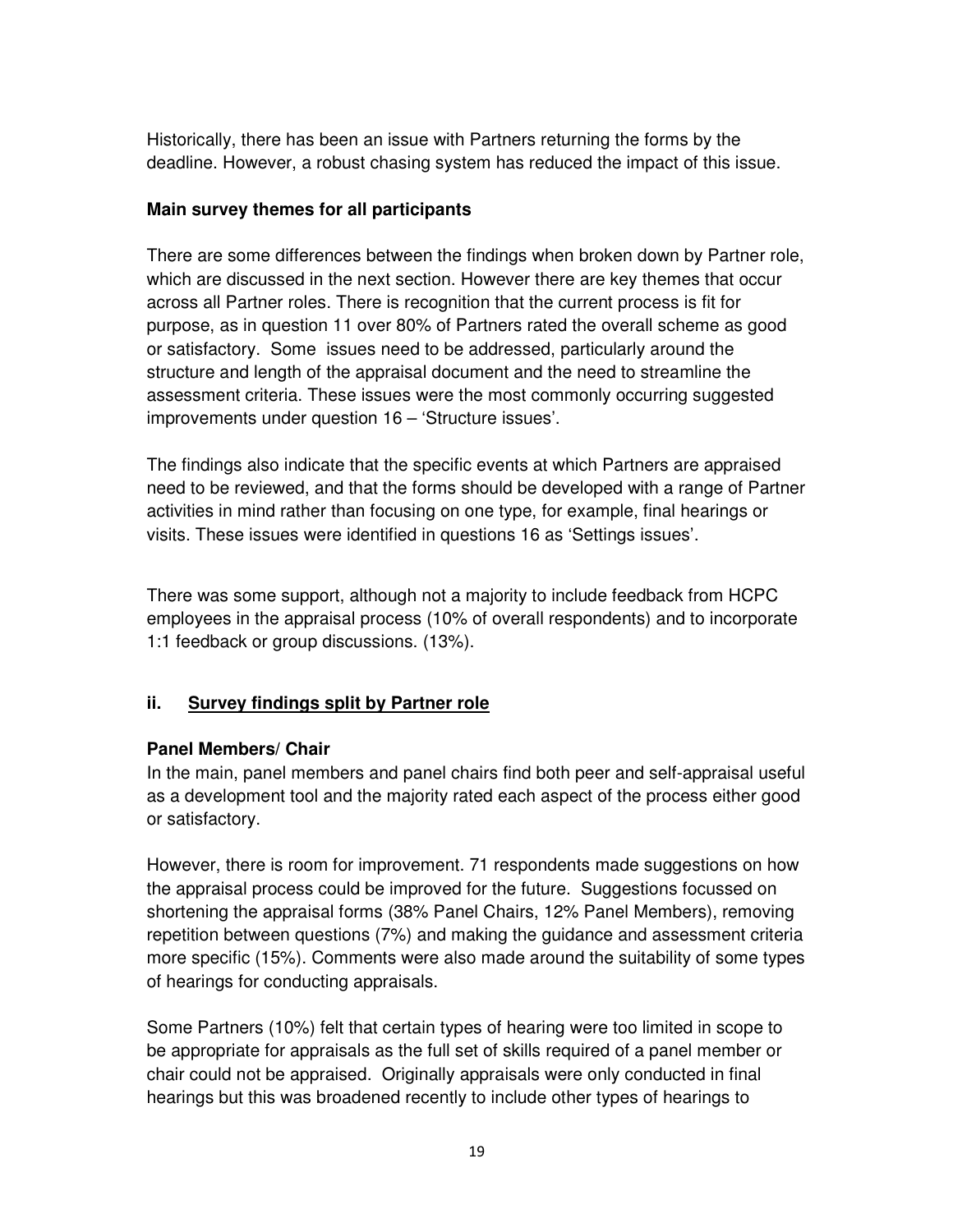ensure that sufficient numbers of panel members could be appraised within a reasonable timeframe. This feedback on suitable types of hearing will be taken into account when reviewing both the setting and the appraisal criteria for panel members and chairs,

When asked what appraisal methods would be the best for appraising Partners, 36% of respondents favoured the current process or had no suggestions. There were no strong themes among those who did make suggestions. Suggestions included external observation from a  $3<sup>rd</sup>$  party (4) and a number of respondents (13) commented that some form of 1:1 discussion would be appropriate.

In addition to the survey, the partner manager ran a session at the panel chair refresher training to discuss the findings of the survey and to gather any additional feedback. 18 panel chairs attended and their feedback mirrored the findings from the survey.

#### **Visitors**

33 visitors made suggestions as to how the appraisal process could be improved for the future. 11 of these comments related to the structure of the appraisal forms, in particular the length of the appraisal forms and the repetition of questions within the forms.

10 visitors indicated that they would value the input of HCPC staff in the appraisal process whilst 4 recommended 1:1 time between visitors to discuss appraisal as an appropriate method.

#### **Registration Assessors**

As with other roles, an issue was identified around the structure and length of the appraisal forms. 12 of 74 respondents commented on this when asked how the appraisal system could be improved for the future. For the same question 8 respondents commented that conducting an appraisal on the last application only is difficult and the scope should be widened. 29 of 74 respondents said they thought that the current process was the best way to appraise Partners whilst 6 recommended the inclusion of HCPC employees in the process. 10 respondents suggested the inclusion of some form of verbal 1:1 or group discussion to form part of the appraisal. 7 people favoured the introduction of some form of metrics in the appraisal process such as looking at data around the number of appraisals scheduled, returned on time and the number of successful appeals.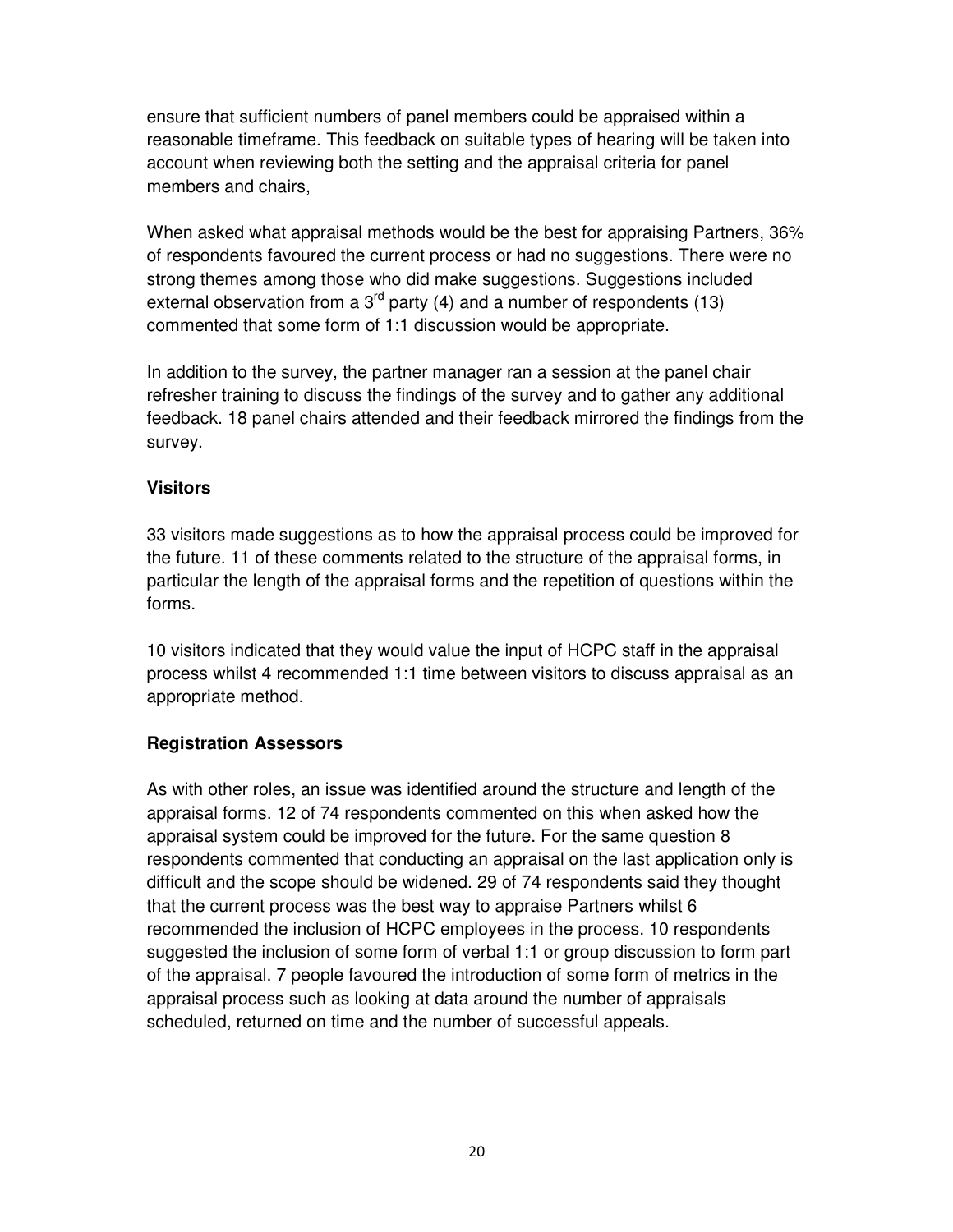# **D. Appraisal at other regulators**

#### **GMC**

.

The GMC currently have an online system whereby all members of a panel provide feedback on each other on 4 key areas which they are required to rate and comment on. This occurs at the end of every GMC event. For example, a hearing or visit and also includes feedback from GMC employees.

For Visitors, feedback is completed post visit and feedback is supplied by all visitors, the team leader and the GMC employee assigned to the visit. Feedback is in the form of a structured questionnaire relating to the objectives of each role and the whole visiting team provide feedback on each other.

The GMC are seeking to move to a system that incorporates feedback from various sources to link to revalidation

#### **NMC – Panel Members**

The NMC recently introduced a 'post panel feedback' system as a means of appraising panel members. This replaced an admin intensive system involving personal interviews. The new system sees all members of a panel; including NMC employees completing a document to peer appraise the panel members and chair after each hearing. The NMC have a purpose built system that encompasses online submission and a data reporting function for ease of analysing the data.

#### **GDC – Statutory Committee Members (Panel Members)**

The GDC have devised a single competency framework that underpins all assessments associated with the role including recruitment, personal development and performance management. Members are expected to identify their own training needs, complete a team review form as a panel post hearing, seek a review from their peers twice a year and self-review annually. They also discuss their performance with a designated GDC employee every 1-2 years. The GDC also operates a buddy scheme for new members where more experienced members observe performance of the first 2 hearings and provide informal feedback. All members are expected to keep a personal development record of the completed forms.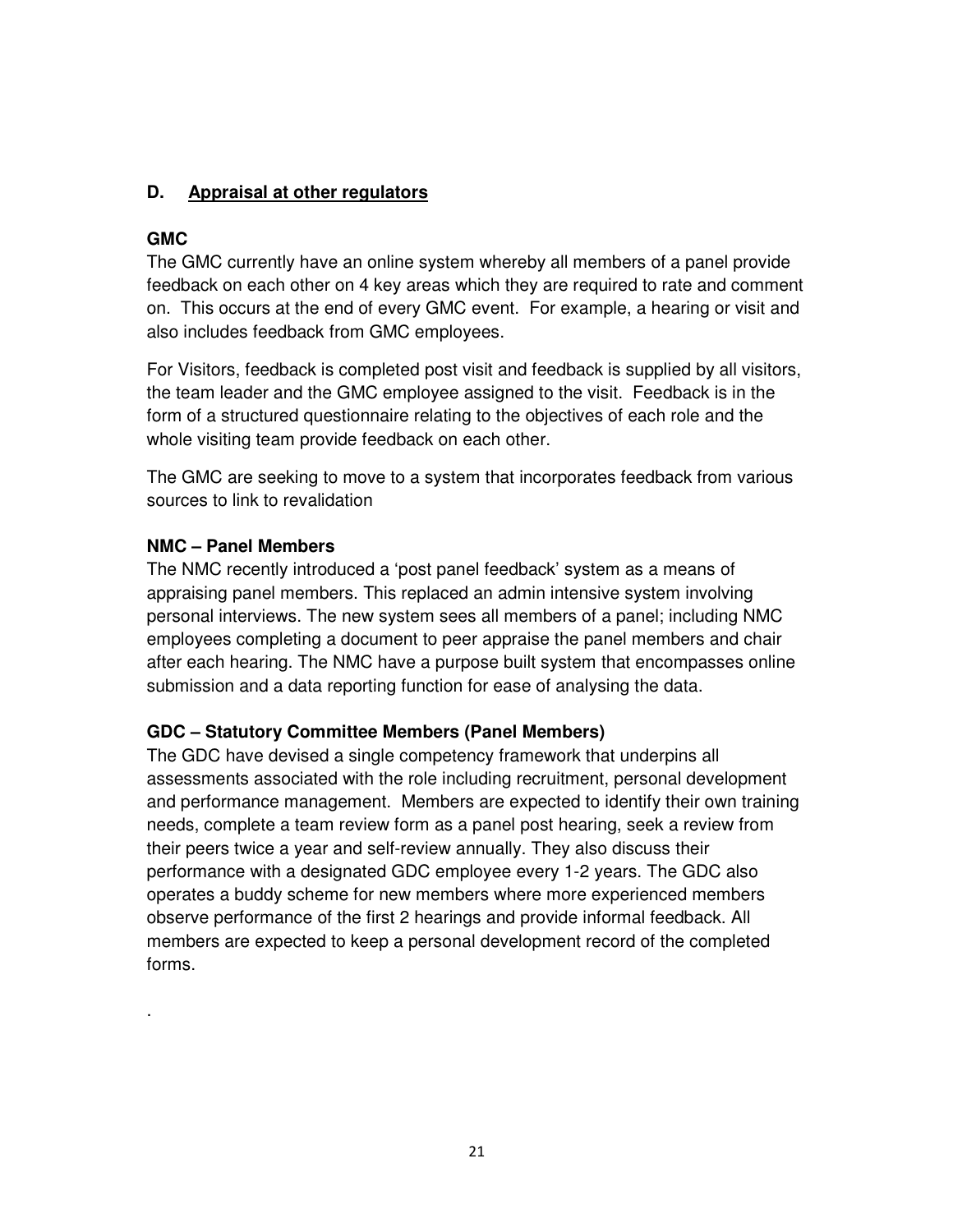#### E, **Discussions with departments**

After reviewing the survey findings, meetings were held with the Registration, Fitness to Practise, and Education departments to gain their input on possible changes.

Departments were broadly in agreement with the findings of the Partner survey, i.e. that the HCPC should continue with the current system of peer and self-appraisal subject to review of the criteria, events at which appraisal should take place and review of all associated documents including simplification of the forms.

Departments agreed that the main themes that arose from the survey should be addressed, including long cumbersome forms, repetition in questions and a review of the assessment criteria whilst also maintaining an appraisal system that encourages peer feedback and remains cost effective.

When asked if departments felt that the appraisal process picked up performance issues, the Education and Registration departments agree that this is not usually identified through the appraisal process but commented that concerns around Registration Assessors and Visitors are infrequent and can be easily identified and escalated where appropriate. Fitness to Practise is in favour of retaining peer and self-appraisal, but felt that occasional poor performance may not always be identified through appraisals.

In the survey only 10% of Partners suggested that it might be useful to have input from HCPC employees into appraisal. However this is a practice used by other regulators so the views of departments were sought on this issue, as set out below.

**Registrations:** Due to the nature of the way that Registration Assessor work is completed, it was felt that it would be procedurally very difficult for employees to be able to appraise Registration Assessors. However, the department agrees that part of the appraisal could encompass the tracking of metrics such as meeting deadlines and the number of appeals.

**Fitness to Practise**: The department is in favour of enabling HCPC employees to have more of an opportunity to comment on the performance of Partners in a structured manner and to give feedback. However, the favoured method is not through the appraisal system but through a mechanism to enable Hearings Officers to provide informal feedback to their managers, which could be fed back to the partner informally or preferably used as training points for all training sessions.

The **Education** Department had significant concerns about involving HCPC Education Officers in appraisal as this might lead to a blurring of lines of responsibility between the Executive and Partners.

Given the lack of support from departments for employee input into appraisal, and the relatively low level of demand from Partners, it is not recommended that this change is pursued at this stage.